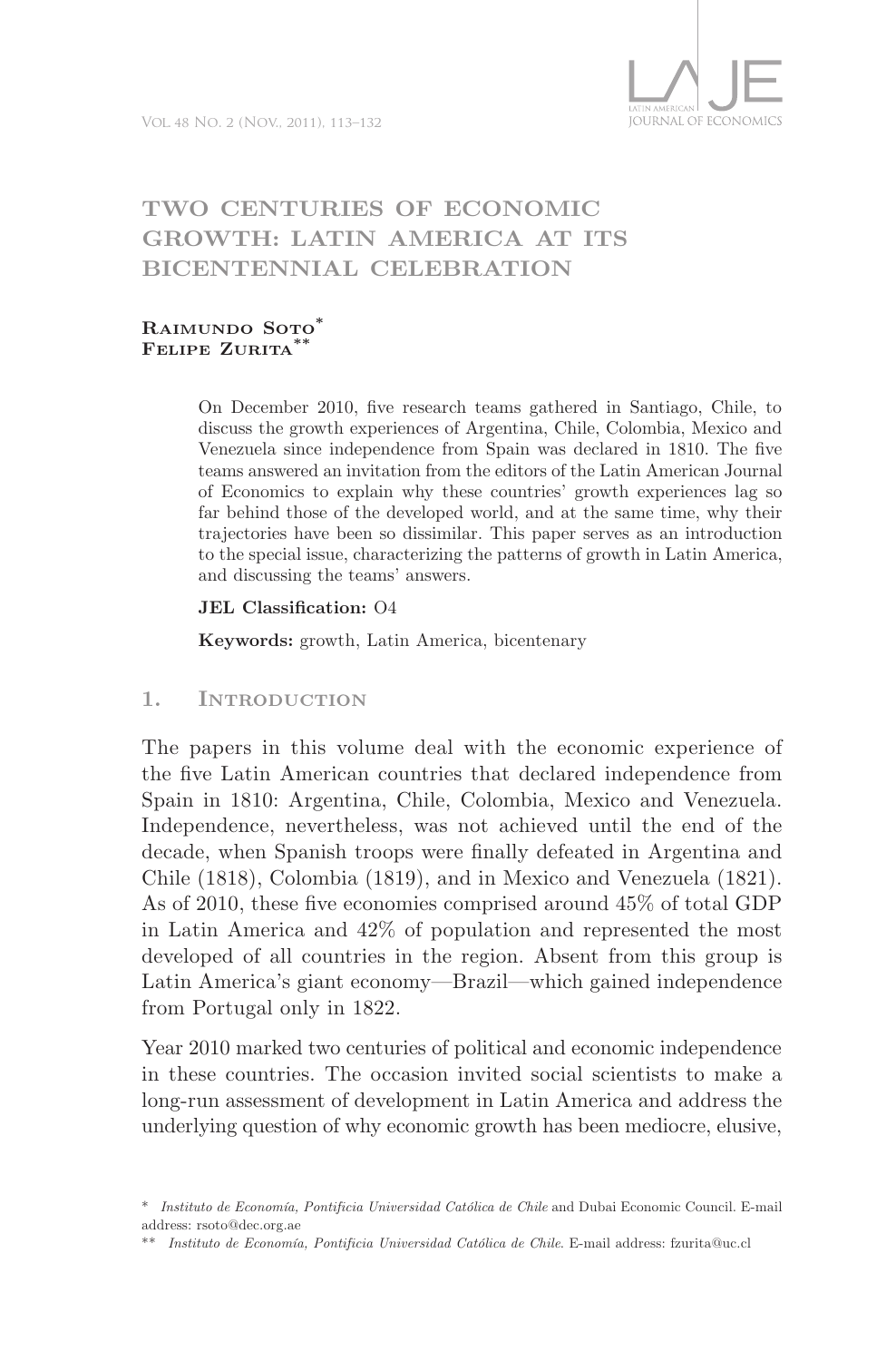and highly unstable, while developed countries and the emerging Asian economies have been able to deliver, to a large extent, the promise of material welfare for the vast majority of their inhabitants. This project is the response to such opportunity.

The challenge to the participants in this project was to move beyond the mere account of facts and anecdotes into the rigorous testing of well-founded economic theories. Economics in Latin America has a long history of explanations for its economic phenomena, a history in which rigorous testing of hypothesis is largely absent and data is merely used for illustrative purposes. As aptly expressed in one of the papers in this volume, the statistical analysis of past data is as valuable as history repeats itself, but to move forward one needs to test a theory. Using different, ingenuous and novel theoretical frameworks the authors of the papers in this volume set out to discuss the salient aspects of development (or lack thereof) of each country: taken as a whole they provide a compelling diagnosis of Latin America's development path and, implicitly, they show us the type of policies our countries require to foster sustainable economic growth and higher welfare levels.

Undoubtedly, the explanations provided in these five papers are a significant contribution to our understanding of sustainable development and the role of economic policies. At the same time, these papers provide only partial answers to the pressing needs of Latin American development. But as such, they are solid stepping stones for future research.

The rest of this paper is organized as follows. Section 2 gives an overview of the last two centuries in Latin America. Section 3 discusses common aspects of the conclusions in the other five papers in this issue. Section 4 concludes.

# **2. a quick look at Latin america's first two centuries since independence: The disappointing facts**

Economic development after independence in these five countries, as well as in the rest of Latin America, has been rather disappointing (Andre Hofman, 2000; Dominique Hachette, 2011). Economic growth has been slow, wealth inequality substantial and economic and political instability pervading. Progress has undoubtedly been made: as of 2010 these five countries were classified as upper-middle income economies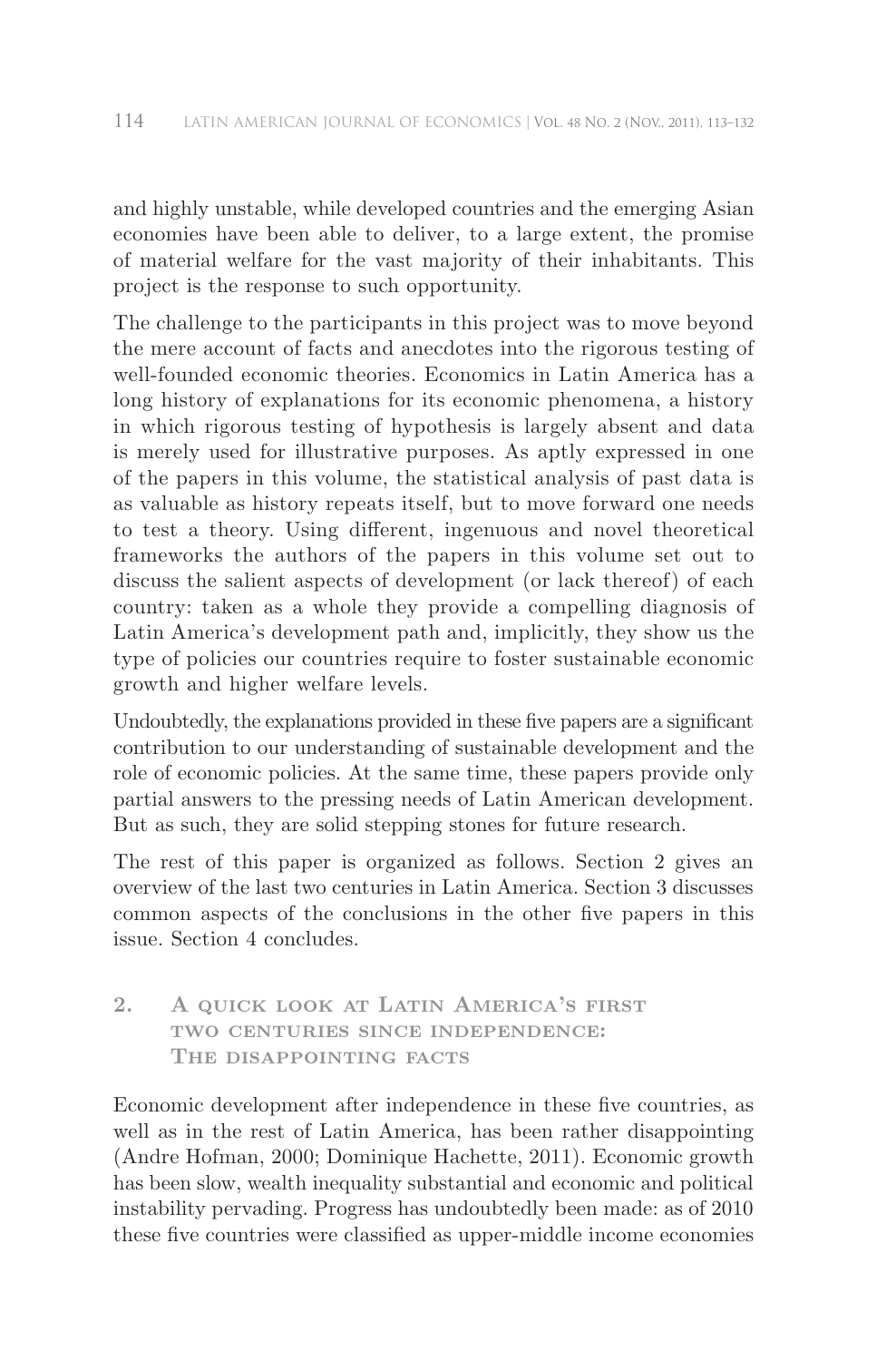by the World Bank (2011). However, at times such progress has been too slow to provide lasting solutions to the pressing demands of our societies thus fueling social unrest and political turmoil. At others, progress has been fast enough to raise hopes, only to show at later stages that it was indeed unsustainable and ephemeral. Instability in economic growth as well as in political life is a defining trait of Latin America's development. Disappointment with economic growth in Latin America is amplified by the successful development of East Asian economies in the 1980s and 1990s and, more recently, China (World Bank, 2001).

At the times of independence, nevertheless, Latin American economies were not in disadvantage to achieve economic development. In Table 1 it can be seen that, according to estimates by Angus Maddison (2006), as of 1820 Chile and Mexico had per-capita income levels that were around one half that of European economies and the US. Venezuela lagged slightly behind. Data for Colombia and Argentina are not available but one could safely assume that income levels in Colombia were not markedly different to the other three Latin American economies, while that of Argentina is estimated as equivalent to the US in James Coatsworth (2008). In fact, income levels in these Latin American countries seem to have been typical for non-European economies: Maddison estimates indicate that all Asian economies from Malaysia to India and China—had income levels very similar to Chile and Mexico and also that the world average was not significantly different. The very low income level of Singapore reflects that it had only been founded in 1819 by Thomas Raffles and amounted to little more than a British overseas trading post.

Historians tend to agree that there was a decline in income per-capita in Latin American countries relative to Europe between 1750 and 1850 (Coatsworth, 2008) although estimates of economic activity are scarce and imprecise. Independence would then locate at the end of a declining period. Explanations for such decline point mainly at the poor quality of institutions: Iberian colonialism failed to create dynamic societies that could independently generate technological or organizational innovation. Stanley L. Engerman and Kenneth L. Sokoloff (1997) pose that institutions designed for the exploitation of Latin America's natural resources (large slave plantations in the tropics and large grain and cattle *haciendas* elsewhere) led to wealth concentration and unequal societies in which settler elites exploited the majority indigenous or imported slave populations.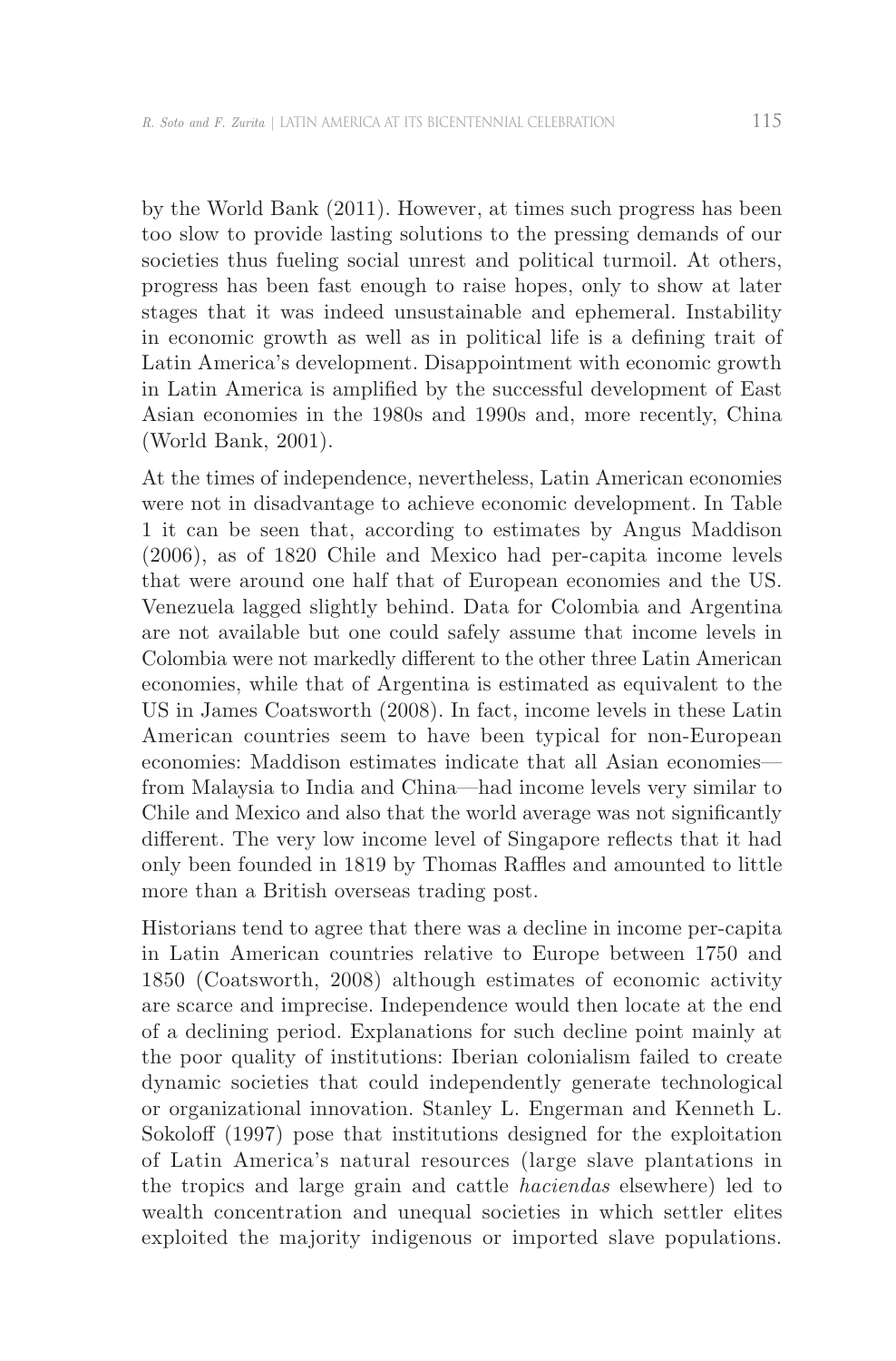These colonial arrangements—which persisted long past the end of colonial rule—were not amenable to competition and productive investment as they protected the property rights of elites, but denied such protections to powerless subordinate classes. Daron Acemoglu, Simon Johnson and James A. Robinson (2001) deny the importance of natural resource endowments and pose that inequality stem from the enactment of extractive institutions by settler elites designed to dominate large populations of native or African descent. Again, these "extractive institutions" deliberately excluded majorities from power and failed to protect their property and human rights, thus leading to low investment in human and physical capital. Matthew Lange, James Mahoney and Matthias vom Hau's (2006) theory points at the differences between colonial rulers, whereby institutions stemming from "mercantilism" in Spain were inimical to growth as opposed to those arising from "liberalism" in Britain. Accordingly, major institutional or policy constraints that inhibited economic growth in both Spain and its colonies include the burdensome Spanish legal system, the political risk of confiscation or other losses, the slow rate of human capital formation, and anti-trade policies.

Coatsworth (2008) correctly points out that these explanations do not match the data and are inadequate to explain the slow growth of the first fifty years after independence for a variety of reasons. First, income inequality in Latin America was not different to that in North America. Second, productivity differences between the richest and poorest Latin American colonies in the early 1800s were nearly as great as for the richest and poorest regions of the entire world and seem to be entirely unrelated to subsequent economic success or failure. Third, because Latin American countries were not in disadvantage in 1820, it seems that institutions mattered for development only after independence. Fourth, and more importantly, there is little evidence that settler elites were able to dominate colonial administrations, control policy making, or shape institutions just as they pleased.

Independence did not necessarily bring political stability to Latin American countries, with the exception of Chile where a unitary republic was in place already by 1830. In some countries—such as Argentina and Colombia—internal conflicts were not solved until around 1860. In other countries, internal conflicts were reinforced by territorial disputes with neighboring countries (e.g., Mexico) that were not solved until around the same time.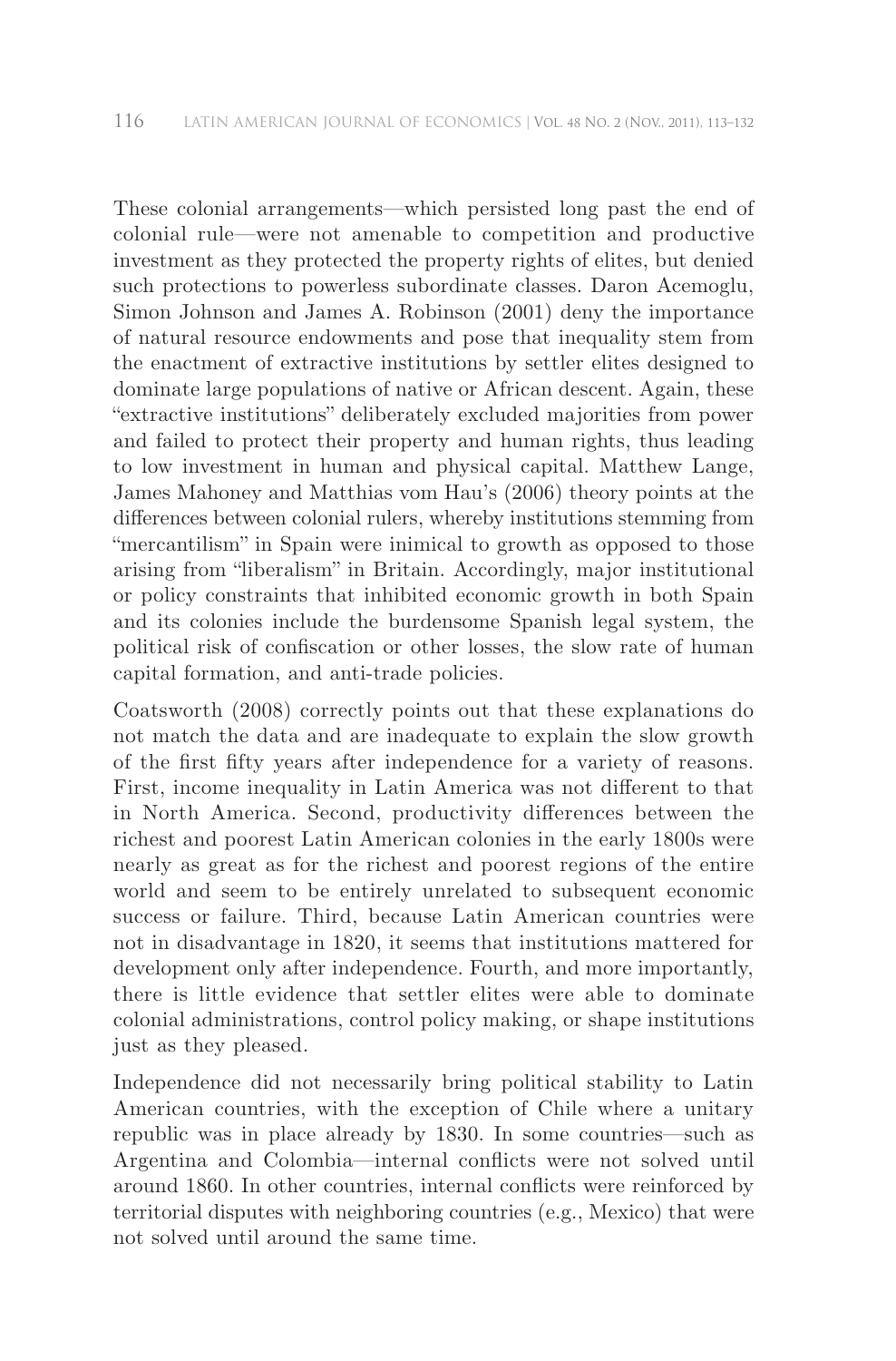|             | 1820  | 1870  | 1920  | 1970   | 2010   |
|-------------|-------|-------|-------|--------|--------|
| Argentina   |       | 1,311 | 3,473 | 7,302  | 11,886 |
| Chile       | 694   | 1,290 | 2,768 | 5,231  | 13,490 |
| Colombia    |       |       | 1,255 | 3,094  | 6,445  |
| Mexico      | 759   | 674   | 1,823 | 4,320  | 7,732  |
| Venezuela   | 460   | 569   | 1,173 | 10,672 | 9,599  |
| $Europe^*$  | 1,234 | 2,080 | 3,313 | 10,925 | 21,436 |
| Spain       | 1,008 | 1,207 | 2,212 | 6,319  | 18,091 |
| <b>USA</b>  | 1,257 | 2,445 | 5,552 | 15,030 | 30,543 |
| China       | 600   | 530   |       | 778    | 8,931  |
| India       | 533   | 533   | 635   | 868    | 3,397  |
| South Korea | 600   | 604   | 1,092 | 2,167  | 20,771 |
| Thailand    | 570   | 608   |       | 1,694  | 9,088  |
| Taiwan      | 550   | 550   | 861   | 2,537  | 24,484 |
| Hong Kong   | 615   | 683   |       | 5,695  | 32,537 |
| Malaysia    | 603   | 663   | 1,110 | 2,079  | 10,515 |
| Singapore   | 83    | 682   |       | 4,439  | 28,090 |
| World       | 666   | 870   |       | 3,726  | 6,874  |

Table 1. Real GDP per capita

*(Geary-Khamis International Dollars of 1990)*

Source: Maddison, Contours of the World Economy 1-2030 AD, for the period 1820-2006 and World Bank, World Development Indicators, for the period 2007-2010.

Note: (\*) includes Austria, Belgium, Denmark, Finland, France, Germany, Italy, Netherlands, Norway, Sweden, Switzerland, and the UK.

By 1870, half a century after independence, these five Latin American economies had entered a period of political control of internal affairs, enacted significant liberalization reforms and, benefiting from favorable external conditions, resumed sustained growth. European countries and the US, in the meantime, had taken full advantage of industrialization and progressed to the point of doubling income per capita to around US\$ 2,000. Some Latin American countries—Argentina and Chile managed to keep pace with advanced economies in terms of relative income levels, while Mexico and Venezuela remained as stagnant as all Asian economies (the significant exception is Singapore that had already caught up with regional levels). Interestingly, evidence for Spain in Table 1 indicates it performed less dynamically that its ex-colonies and its income level grew very slowly, reaching around one half of that in the US and not significantly different of those in Argentina and Chile.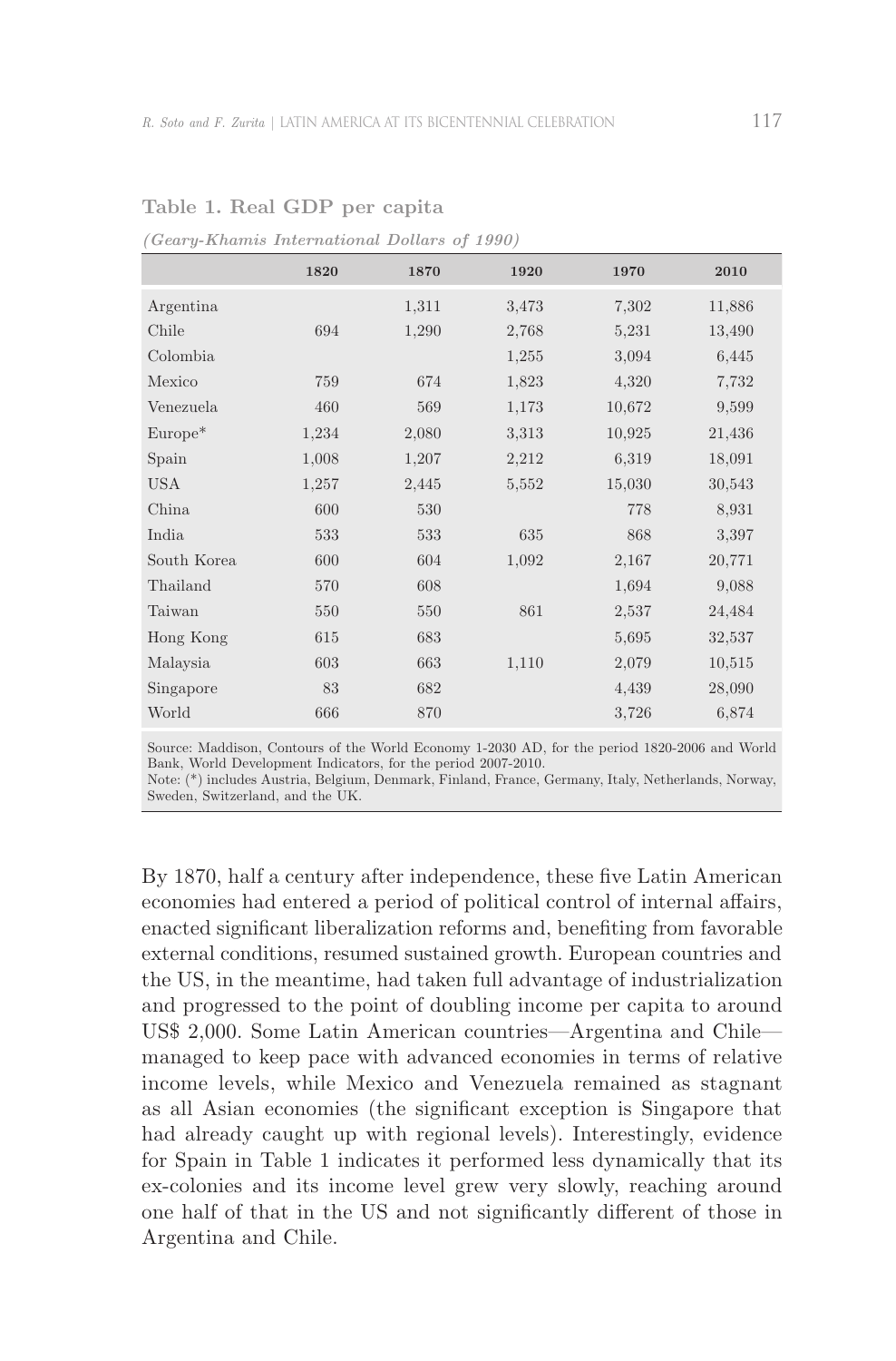One hundred years after effective independence, economic growth in Latin American economies continued steady but countries started to diverge. On one hand, Argentina seemed to be on a pace of fast development and had reached income levels as high as the main European countries and around 50% higher than Spain. Vigorous economic growth in Chile, on the other hand, started to lose steam after 1900 and could not follow pace with the rapid growth of Argentina, managing to achieve income levels only around 25% higher than Spain but still well below Europe or the US levels. Mexico experienced accelerated growth since 1870 but its initial low income level only allowed the economy to catch-up to around 50% of European standards. Likewise, Venezuela and Colombia which have stayed initially behind managed to grow systematically but not to close the gap vis-à-vis Europe and the US.

As discussed by all papers in this volume, the Great Depression of the 1930s marked a decisive change in economic policy and long run growth. The negative shock was very significant in Chile, Mexico and Venezuela with per-capita GDP dropping in the range of 20% to 30%, but it affected less Argentina and Colombia. Figure 1 plots the cyclical component of GDP per-capita defined as the deviations from trend (the latter obtained as customary using Hodrick and Prescott's filter with the smooth parameter set at 100). It can be seen that, in addition to the Great Depression downturn, Argentina and Colombia had been also affected by negative shocks in the early 1920s resulting from the post-World War I adjustment. In response to the decline in exports and protracted recession, Latin American economies closed their economies and embarked in massive programs of public investment in support of import substitution and the development of domestic manufacturing industries.

The import substitution experiment ran for about four decades in all economies but Venezuela. By the end of the 1960s it had ran out of momentum and the numerous distortions it induced had become a heavy burden for Latin American economies. In addition, the massive restructuring of the economies under the import substitution strategy led to mounting social tensions that expressed in increasing political instability (Edwards, 2009). Between 1930 and 1970, income per-capita grew at around 1.5% per year in Argentina, Chile, Mexico and Colombia, a very similar rate to that of the previous fifty years. However, the post-World War II period was one of accelerated growth in the world (over 2% per year in the period 1950-1970) and, in particular, in Europe and the US (both with annual rates of 2.6% on average). Real income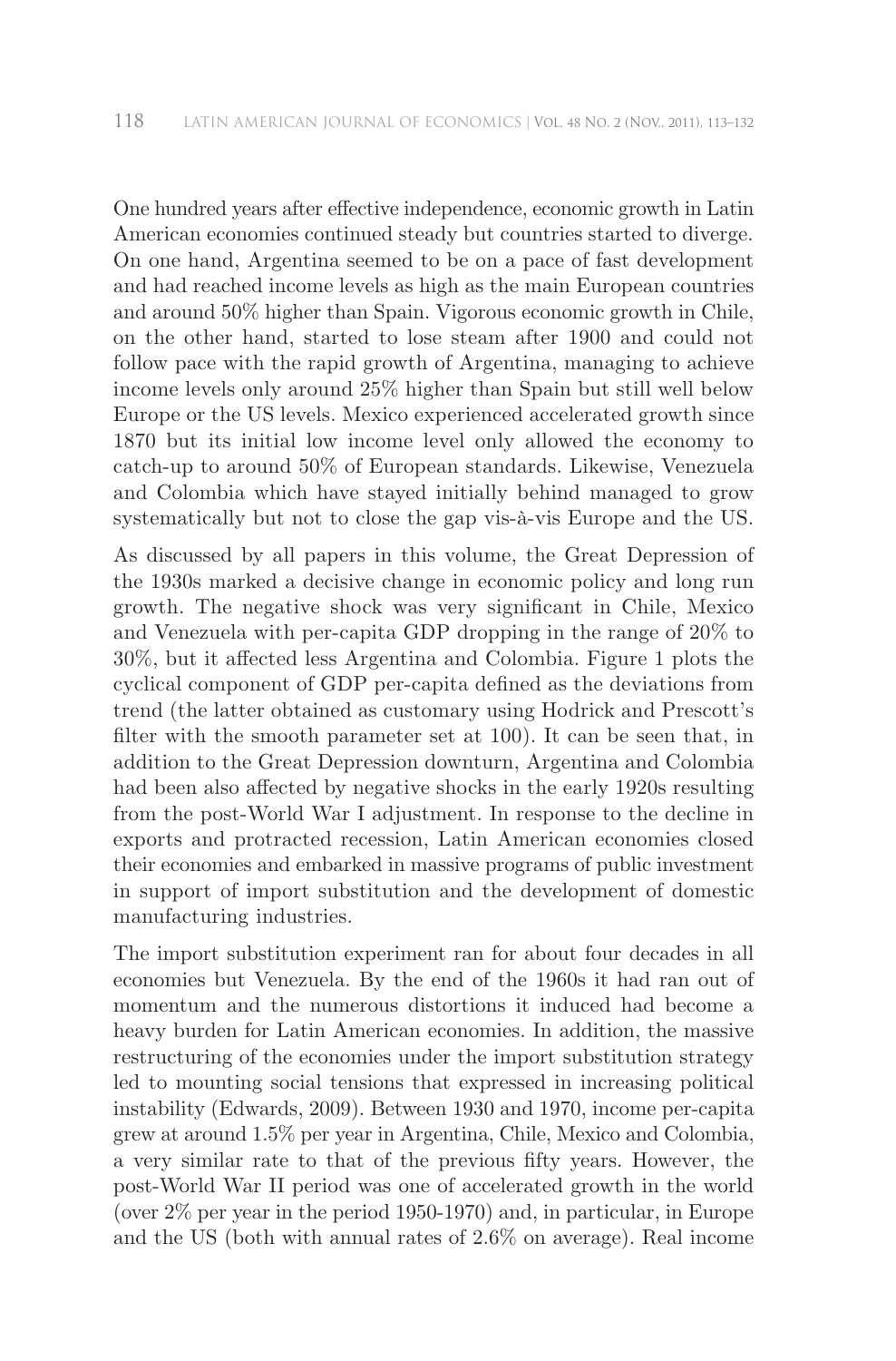

**figure 1. Economic cycles** 

*(deviations of log real GDP per capita from HP-trend)*

per-capita tripled in advanced economies while it only doubled in these four Latin American countries: consequently, while in 1920 income percapita in these Latin American countries was on average at around 70% of European levels, by 1970 it had reduced to only 45%.

Slow growth during the import substitution experiment was, nevertheless, accompanied by significantly lower levels of volatility in Argentina, Chile and Mexico and, after 1950, also in Colombia. The papers in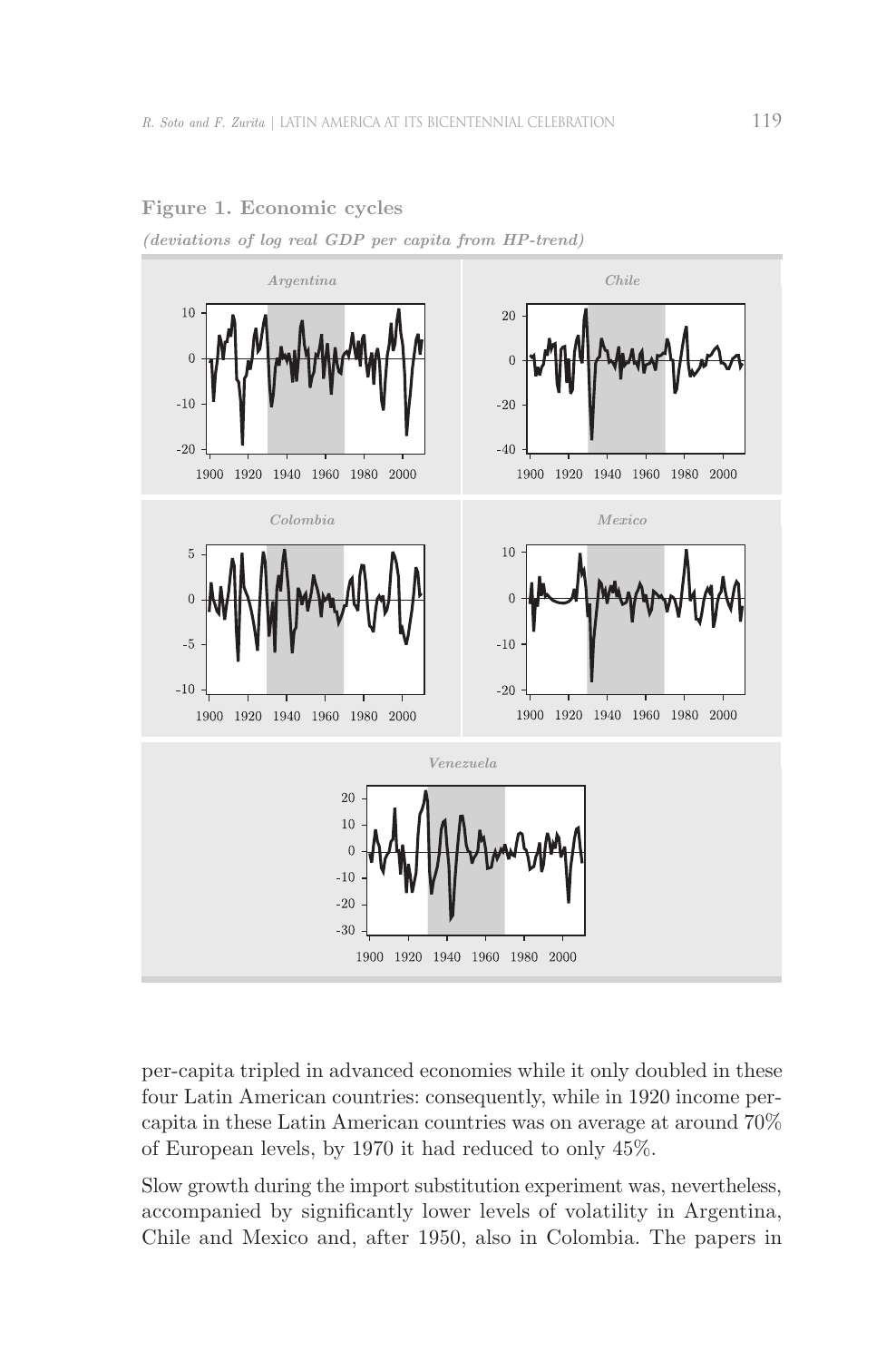this volume also document the slow growth in labor productivity that characterizes the period of import substitution. And while economic cycles may have ameliorated, increasing instability showed in other dimensions of the economy. In particular, the main Latin American countries in the second half of the  $20<sup>th</sup>$  century became the epitome of chronically high inflation and structural massive unemployment.

Venezuela, on the other hand, benefited enormously from the discovery and extraction of oil in Maracaibo in 1922 and became the richest economy of the region. By 1929, Venezuela was the second largest oil producing country (behind only the United States) and the largest oil exporter in the world. With such a dramatic development of the industry, income levels expanded extraordinarily but as the oil sector began to dominate all other economic sectors in the country other industries receded dramatically. The paper by Bello, Blyde and Restuccia in this volume documents how substantial oil revenues were initially used to build infrastructure and basic industries thus fostering growth, but later massively misused hampering economic growth and productivity gains.

While Latin American countries were enthusiastically embarking on import-substitution policies, East Asian countries chose the exact opposite strategy (World Bank, 2001). And while in Latin America economic growth languished, countries such as Hong Kong and Singapore managed to grow at astonishing rates. Table 1 provides the evidence of such remarkable growth: by 1970 both state-economies had already caught up with Latin American countries, while Korea, Malaysia, and Taiwan were already taking off.

In all papers in this volume, the authors find evidence of a significant break in trend in economic growth during the 1970s. The nature of such break, however, is not common to all economies. On one hand, Chile successfully implemented a series of pro-market reforms and managed to grow at much faster pace than during the import-substitution years: between 1970 and 2010, the economy grew at annual rates over 2.2% and closed significantly the gap with European countries. In fact, as of 2010 per-capita income in Chile had reached around 75% of that in Spain, a country that had made a complete turnaround in performance to fully embrace European standards. In Mexico, similar reforms were enacted but their impact has been less significant. On the other hand, the break in trend for other economies has been quite negative, in particular for Argentina and Venezuela, which sloped into economic collapse despite the very favorable external conditions they enjoyed.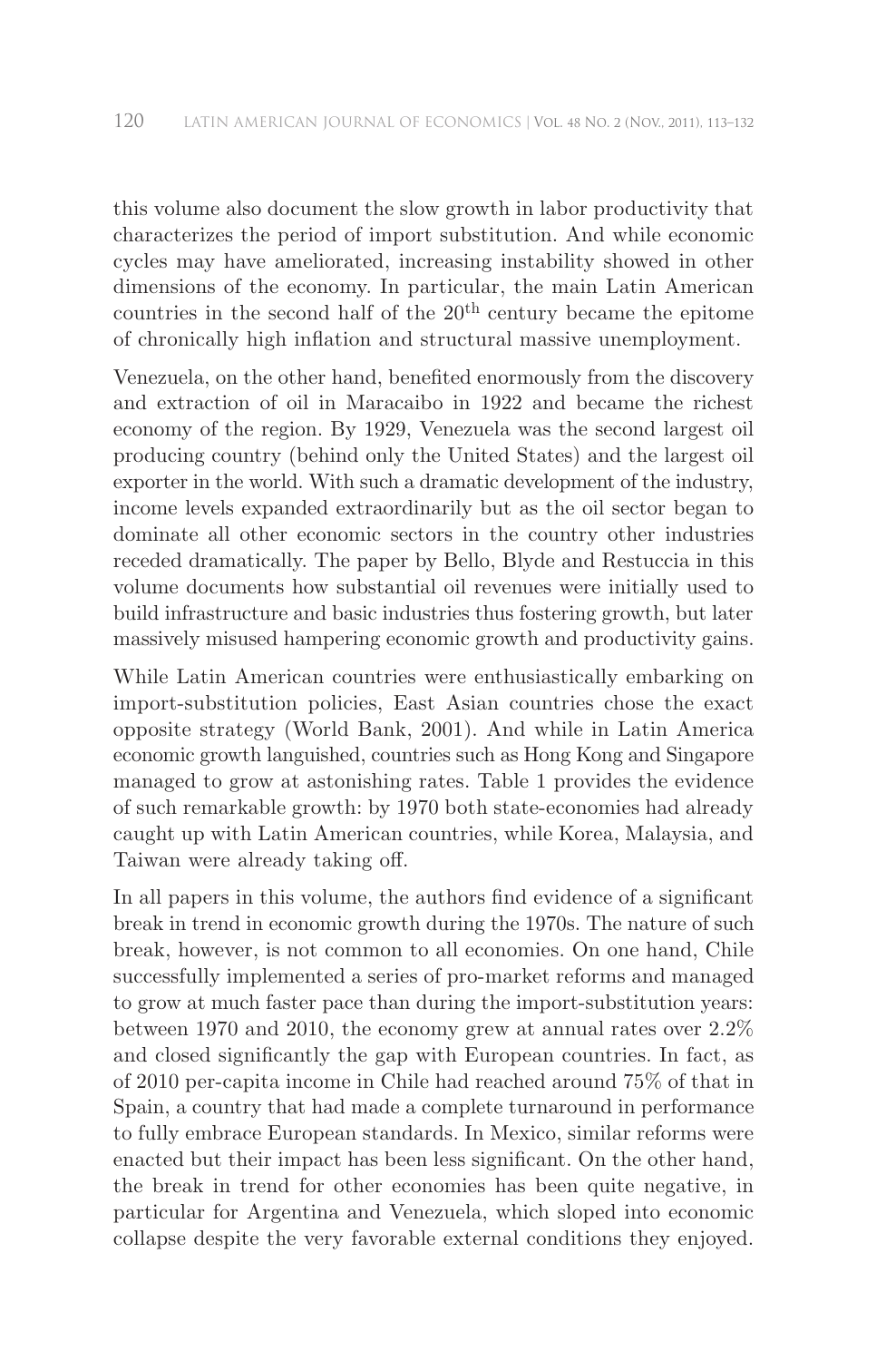Income per capita in Argentina expanded quite slowly at 0.9% per year and the economy has experienced three hyperinflations and two major external crises (1989 and 2001). In Venezuela, income per capita declined in absolute terms. In Colombia and Mexico, the sustained growth of the import-substitution strategy gave way to a long and protracted stagnation, in particular in the "lost decade" of the 1980s.

The disillusion with economic growth and development strategies in Latin America is amplified by the contrasting experiences of East Asian economies, first, and India and China more recently. The last column in Table 1 presents the evidence: by 2010, East Asian tigers had income levels well above Latin American countries and emerging economies had already closed the gap. Early birds, such as Hong Kong and Singapore, had already achieved or surpassed the income levels of Europe and the US. Even backward economies of the 1970s such as China and Thailand had already advanced to the level of Mexico and Venezuela.

The dismal performance of most Latin American countries after the 1970s is puzzling, in particular vis-à-vis other emerging economies. The contrast of Chile's experience vis-à-vis Argentina or Venezuela indicates that apparently there is no common cause. However, as the papers in this volume indicate, economic policy seems to have played a major role.

### **3. insights from five dissimilar trajectories**

Methodologically, all papers in this volume look at the development process through the glass of a standard Solow-type model with exogenous growth, namely, models where gross domestic product (GDP) can be expressed as:

$$
Y_t=A_t\,K_t^{\alpha}L_t^{1-\alpha},
$$

where  $K_t$  is capital,  $L_t$  labor and where  $A_t$  is total factor productivity (TFP). Economic growth would be, then, the result of capital accumulation, expansions in the use of manpower, and changes in productivity, i.e., improvements in the efficiency of use of such resources. In general, the latter responds to changes in the technology that is available in worldwide markets—whose long-run trend growth is customarily assumed to be constant in long-run analysis—as well as changes in domestic elements such as institutions, government policies, and long-lasting initial conditions (location, natural resource, etc.).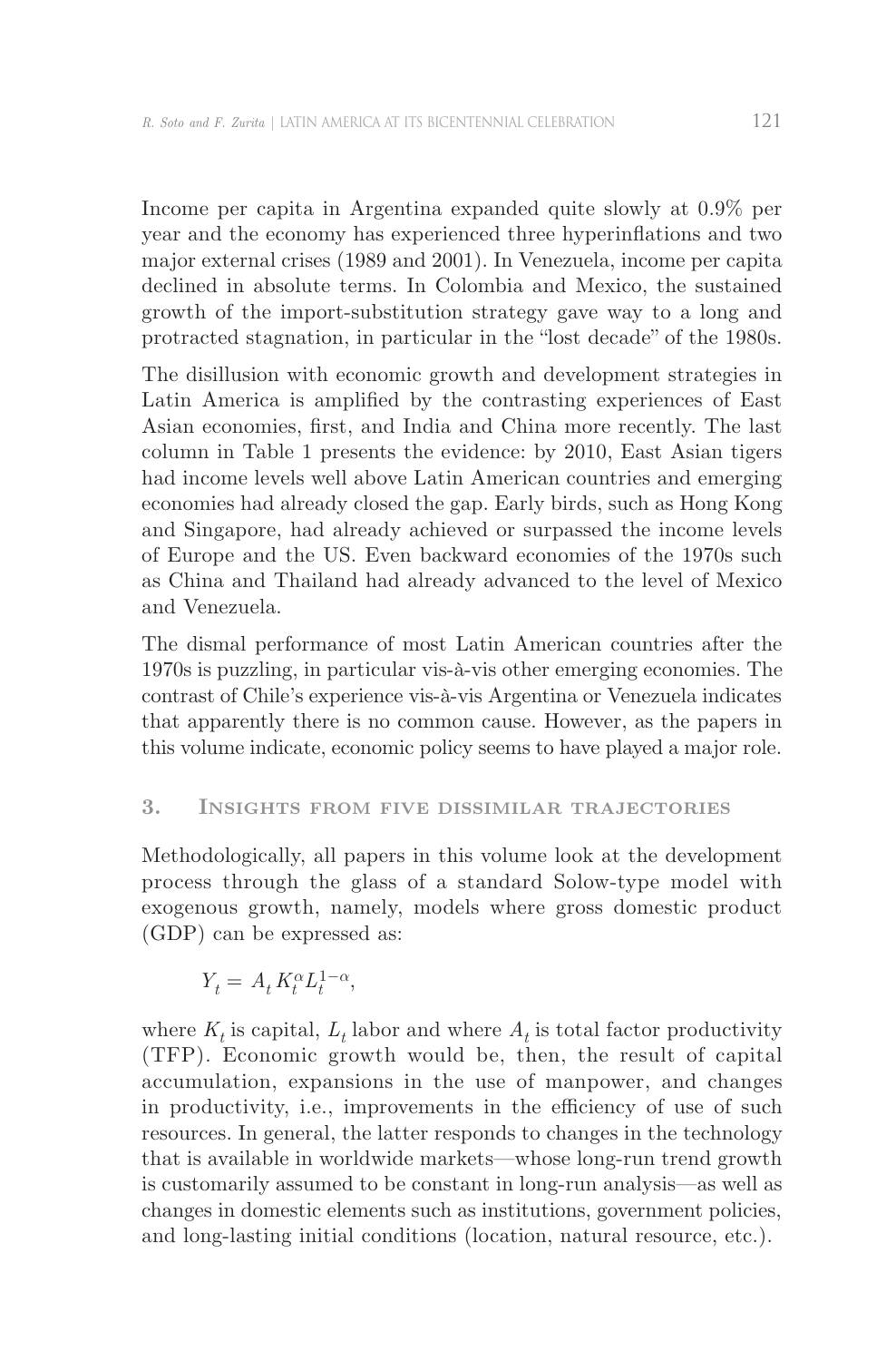Once taken into account the contribution of capital and labor, the papers concentrate in analyzing deviations of TFP growth from that long-run trend. While each of the papers focuses on different aspects of the development path in each economy, a different time period, or a different idiosyncratic fact, there is a remarkable commonality among studies: they are all able to associate periods of productivity slowdown or stagnation to broad economic policies.

# **3.1. argentina: fiscal irresponsibility**

Francisco Buera, Gastón Navarro and Juan Pablo Nicolini discuss the case of Argentina. They start by decomposing the evolution of real per-capita GDP into trend and cyclical components. An annual growth rate in per-capita GDP of around 1.2% is considered by the authors as a reasonable approximation to the long-run trend of the economy and is also consistent with Maddison's estimates in Table 1. From the volatility of the cyclical component, they identify three distinctive periods in the economic history of the country (in concordance with our Figure 1). The first one starts in 1885 and ends with the unveiling of the Great Depression in 1930. The second period, which is characterized by much lower volatility, ends in 1974 while the third one, which comprises the last 35 years, shows a return to the higher volatility levels of the period 1885-1930. Although the differences in volatility of these three periods may be of importance (for example, Does increased volatility reduce growth?), they are not thoroughly explored in this paper.

The authors prefer to concentrate on the basic insight of the paper, namely, that there is quantitative and qualitative evidence of a significant break in the trend of GDP after 1974 and that this phenomenon is largely the result of fiscal mismanagement. Using a calibrated Solow-type growth model, they show that economic growth in Argentina in the period 1950-1974 is congruent with a calibrated economy in which total factor productivity (TFP) grows at around 1.1% per year. However, after 1974 the data can only be replicated if the model is simulated from 1950 onwards with zero growth in TFP. In other words, per-capita growth in Argentina after 1974 has been so low that its current situation is the same to what could have been achieved if there had been no productivity growth whatsoever in the last 50 years. The economic development of Argentina, accordingly, has largely been the result of factor accumulation.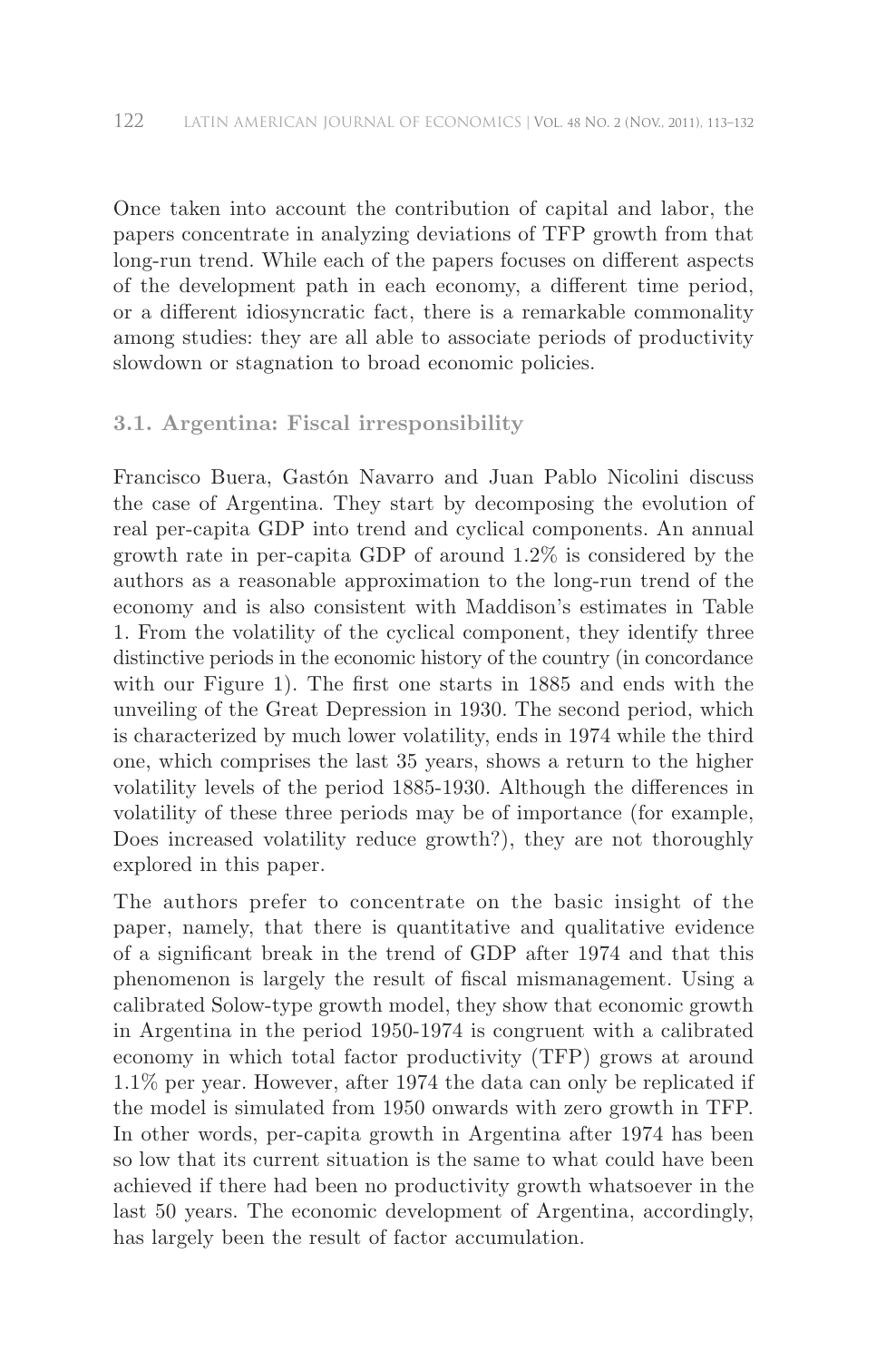Argentina's break in trend is not unique and it has been documented before for 12 Latin American economies (Andres Solimano and Raimundo Soto, 2006). What sets apart this paper from the previous literature is that it provides a causal economic explanation for the phenomenon. Buera *et al*. (2011) use the simple mechanics of Thomas Sargent's (1983) model of government financing to show how in periods when the Argentinean government had access to financing, it had inevitably borrowed beyond what was sustainable and, once loans were no longer available, the government had defaulted and the economy had gone through a costly and lengthy period of adjustment. Crisis years are those where fiscal deficits have reached peak levels. A government without recourse to loans is forced to default. But was the Argentinean government finance-constrained at the times of crisis? As discussed by the authors, the discipline of Sargent's model indicates the need to consider not only actual debt levels but also contingent debts when discussing government financing. In particular, contingent debts arose as a result of deposit guarantees in the financial sector and exchange rate insurance. When such adjustment is made, it becomes clear that the Argentinean government was very limited in access to financing precisely in those years when crises happened. Fiscal mismanagement produced large fiscal deficits that, inevitably, went beyond the financing capacity of the government. In turn, this forced the government to default on its debt and monetize the deficits, leading to hyperinflation in 1975, 1985 and 1989 and to massive wealth expropriation in 2001.

#### **3.2. chile: import substitution**

The paper by Rodrigo Fuentes on Chile also points out to the existence of "structural breaks," i.e., abrupt changes in the contribution of the different determinants of long-run growth as a result of shocks that can have long-lasting effects. However, contrary to the other studies, he benefits from the availability of long series on the major macroeconomic variables covering the period 1810-2010. Therefore, the author is able to undertake formal tests for the hypotheses of trend breaks and confirm the observations made by other authors of a significant break in GDP trend in 1929—undoubtedly related to the Great Depression and the ensuing import-substitution strategy—and also in the early 1970s. Fuentes notices that after 1929 the Chilean economy moved on a very different path from that of the period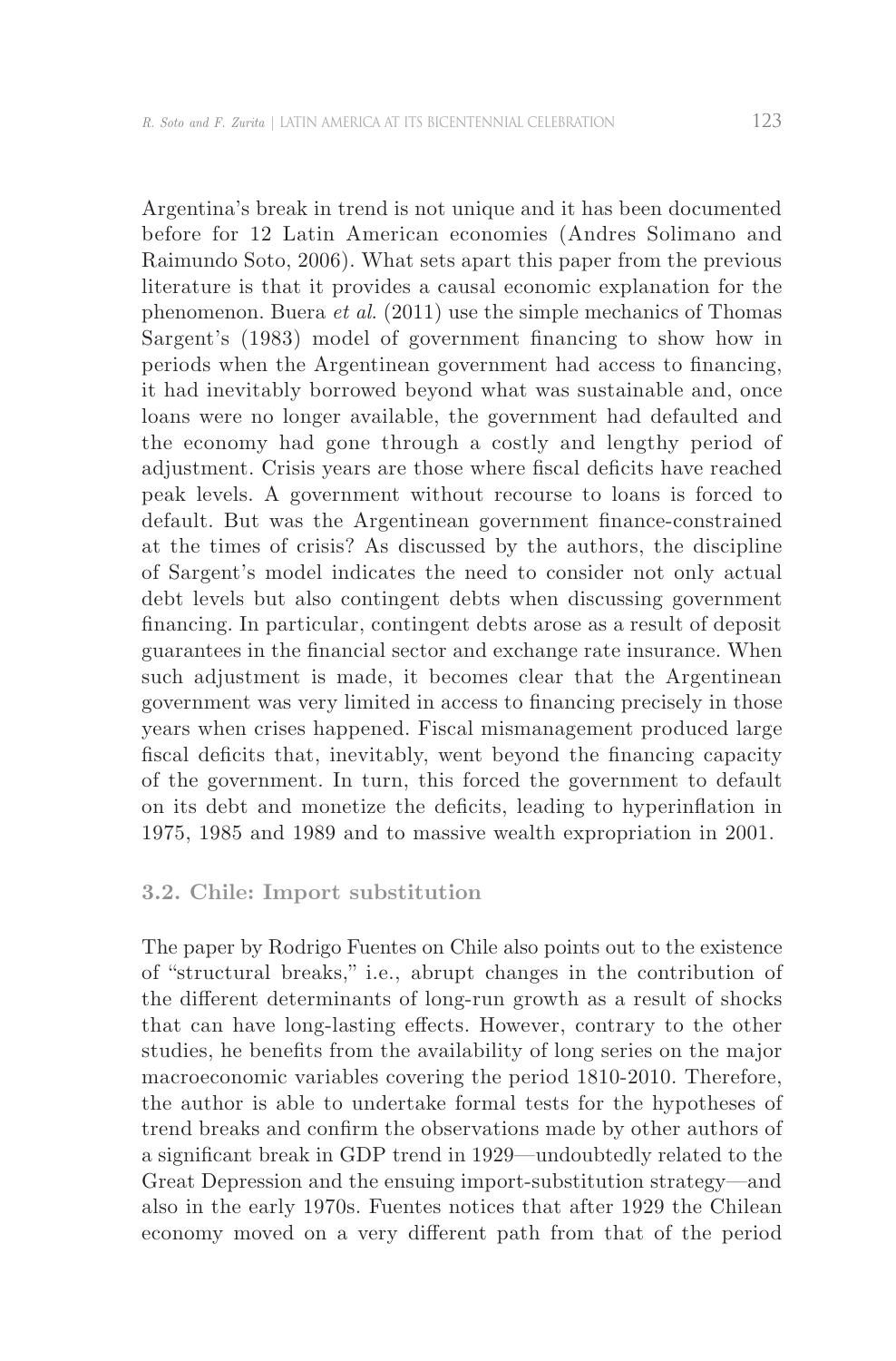1820-1930. Contrary to the cases of Argentina and Colombia, the Great Depression hit Chile very hard: the author suggests that percapita income in Chile did not return to the path predicted by its pre-1930 economic trajectory but until the early 1990s.

Undoubtedly, the reasons for such a long period of stagnation ought to lie beyond the obviously transitory effects of the depression. Fuentes develops a formal theory of economic activity that, under mild assumptions, provides a rigorous framework to test for the presence of such shocks. He finds that the three sub-periods roughly correspond to those in Figure 1. Notably, long-run growth in the period 1930-1971 is slightly higher than that of the period 1830-1930 and one would be tempted to claim that the import-substitution strategy paid Chile dearly. Yet, the dismantling of such strategy and the ensuing boost to private entrepreneurship allowed Chile to expand economic growth at unprecedented levels, comparable to that in East Asian economies. This, according to the author, explains the significant catch-up of Chile's economy.

It is interesting to notice that, while in Argentina and Venezuela government policies are at the root of their dismal economic performance since the mid-1970s, Chile portrays the exactly opposite phenomenon. Policy reforms enacted since 1975 and consolidated in the 1980s and 1990s are, according to Fuentes, the main reason for the turnaround of the Chilean economy. In particular, he assigns a key role to international trade as a catalyst for foreign direct investment and innovation, exactly the opposite story as that of Argentina and Venezuela. But international trade has actually a second but very important role: foreign trade—in particular on natural resources—has been a major source of tax revenue.

Indeed, in Fuentes' analysis, the two structural breaks are no longer present in the data after controlling for openness-related variables and government expenditure. This finding hints at those policies as major determinants of deviations in TFP growth from the (catching up) long run trend.

# **3.3. colombia's protracted backwardness**

Álvaro Riascos discusses the notorious "textbook" case of Colombia. He shows that Colombia's development history can be divided in two stages. The first, covering most of the 1800s, corresponds to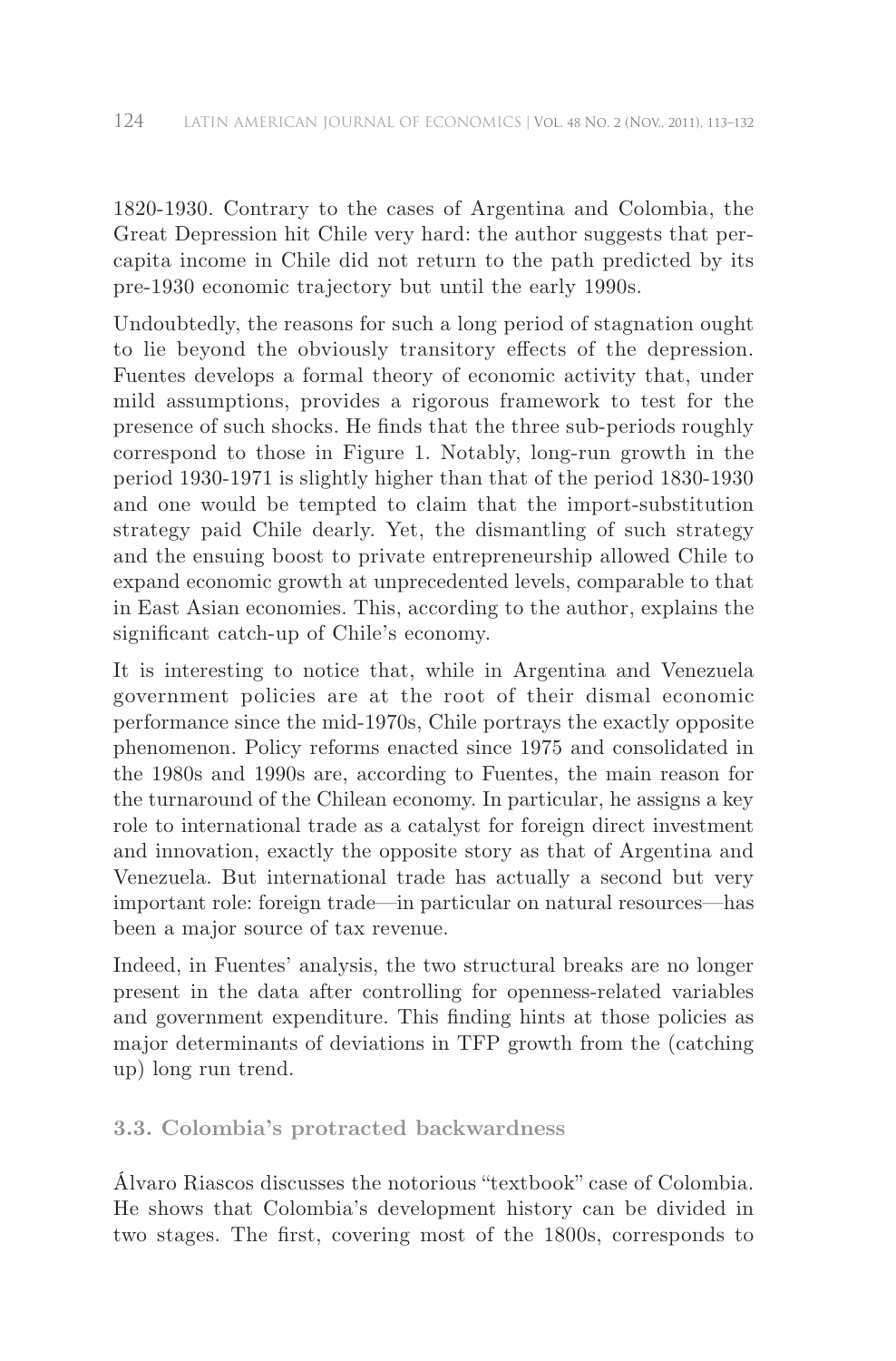the classical Malthusian development stage where growth is driven primarily by factor accumulation (land and labor) and largely characterized by the absence of productivity gains. As expected, zero TFP growth implies a subsequent steady decline of per-capita GDP as compared to the levels of the industrialized world. The second stage, starting about 1910, is characterized by a catching up process of the Solow kind where productivity gains are a significant contributor to sustained economic growth. However, the catch-up phase seems to be very slow, as per capita GDP in Colombia is still about a quarter of that of the UK.

Riascos' (2011) analysis points towards productivity as the main source of differences. Contrary to other papers in this literature, he extends Gary Hansen and Edward Prescott's (2002) model which allows key macroeconomic variables to be endogenously determined (e.g., capital and TFP) thus bypassing the lack of data that is pervasive when testing long-run theories of economic growth in Latin America. The author calibrates the model to the Colombian data using as benchmark the UK in its Malthusian period (i.e., pre 1840). In order to match the data, initial productivity levels in Colombia had to be around one third of those observed in the UK. That is, since independence Colombia had a significant "technological backwardness" relative to the developed economies. Such backwardness made unprofitable an early (endogenous) switch to Solow-type growth: had productivity differences been lower, Colombian industrialization would have taken place before 1910. Interestingly, after 1910 Colombia has been unable to catch up with the UK income levels indicating the existence of technological differences also in the period of TFP-driven economic growth.

While useful, the Hansen and Prescott model cannot provide an explanation for the initial backwardness of Colombia or the lack of significant catch-up effects after 1910. Riascos reviews the explanations provided by researchers in other papers and is able to discard several of them on the basis that they are unlikely related to TFP levels or dynamics. However, he is able to link, albeit anecdotally, TFP levels with the comparatively dismal levels of education in Colombia in the early 1920s. Likewise, he assigns importance to the protracted civil conflict and their deleterious effect on institutions as likely causes of Colombia's retardation.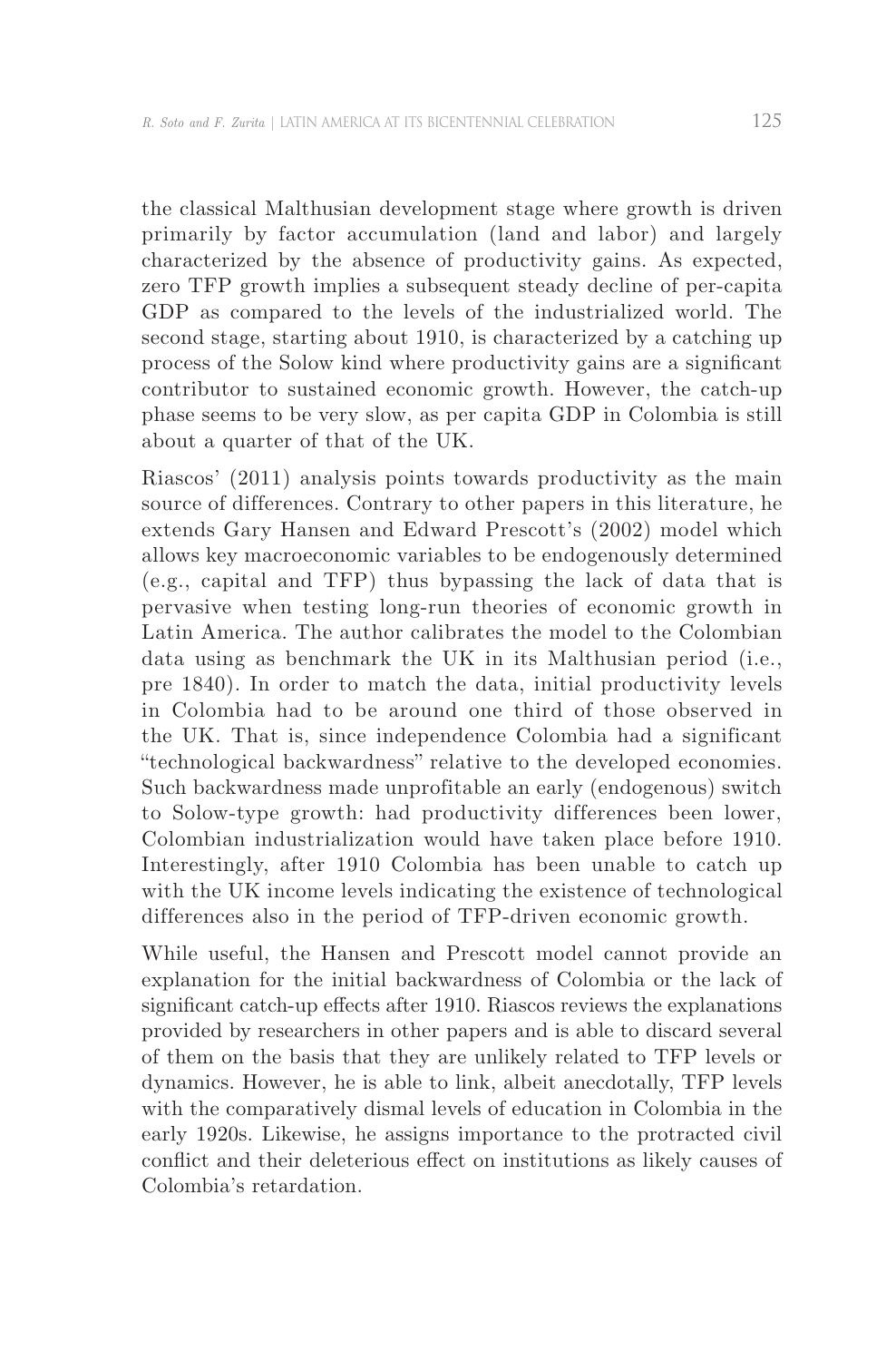# **3.4. Venezuela: Barriers to free enterprise**

Venezuela's case differs from the other four economies in many aspects. First and foremost, Venezuela has vast oil reserves. Mexico is the only other oil exporter but its share in exports and economic activity has been less significant. Second, the import-substitution strategy (ISS) was implemented much later and with different intensity in Venezuela vis-à-vis Argentina, Chile, Colombia and Mexico. In the latter, the ISS started to take shape in 1950s but had exhausted herself by the mid 1970s. In Venezuela, it gained momentum only after the nationalization of gas and oil industries in the mid 1970s, became the dominant actor in economic life in the 1980s and it has been furthered in the last decade.

As discussed by Omar Bello, Juan Blyde and Diego Restuccia, following a period of stagnation that comprised most of the 19th century, Venezuela achieved extraordinary growth after the 1920s as the result of the development of the oil industry. Initially, the government used Venezuela's newly found wealth to invest in infrastructure and to finance an ambitious program of investment in key industries such as electricity and coal. Tax revenues on foreign-owned oil companies provided the government with the necessary cash-flow for these projects. This initial stage of government-financed development gave way in the mid 1970s to full-fledged government intervention in the economy after oil companies were nationalized. Additional massive revenues began to flow to the government coffers with the sustained increase in oil prices in the late 1970s and 1980.

Contrary to other Latin American countries that had already started reforms, government intervention in the Venezuelan economy increased systematically after 1975. By the early 1980s, the government controlled 80% of investment and around 30% of GDP. The result of this massive intervention is scrutinized in detail by Bello *et al*. (2011) using a growth accounting method and the US economy as benchmark. Needless to say, the US economy is a tough comparator for any country. Nevertheless, the authors show that by 1958 Venezuela had an income per-capita which was 82% of that of the US and that the difference was not the result of it being less efficient or engage in lower effort, but from the lower participation of the population in the labor force. By 2009, income per capita had declined to 32% and productivity levels in Venezuela were around 40% of those in the US. Their conclusion is that lower total factor productivity and lower capital accumulation are at the root of the collapse of income in Venezuela. That is, that the massive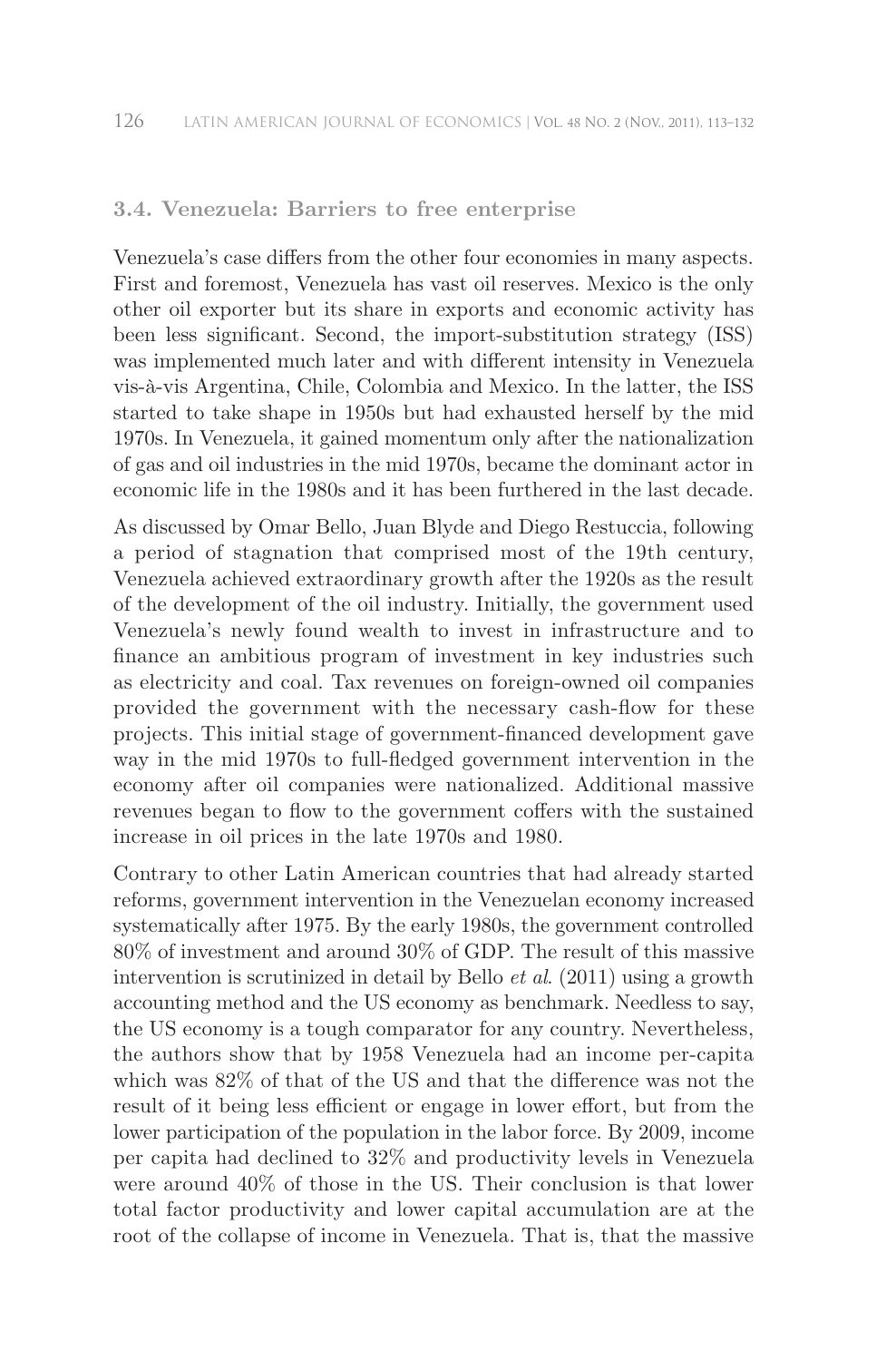proceeds of oil were largely misallocated. Note that contrary to the rest of Latin American countries in the period 1970-2010, Venezuela experienced a decline in GDP per-capita in absolute terms and not only vis-à-vis developed economies.

The sources of such notable stagnation are the focus and main contribution of the paper by Bello and co-authors. They disaggregate resource misallocation into three components. First, misallocation arising from the deliberate attempt of the government to move production away from oil and the limitations to private sector participation. Second, the massive misallocation of public funds to non-profitable investments following the 1974 oil price shock. Third, the direct market intervention in support of import-substitution and widespread price controls.

The authors develop a calibrated model of the Venezuelan economy based on Restuccia and Rogerson (2008) that allows them to study firm entry, employment and capital accumulation in an environment characterized by heterogeneity in productivity levels. They show first that high entry-costs in Venezuela—roughly six times higher than that in advanced economies—would reduce TFP by around 15% and output by 20% relative to an undistorted economy. This is a sizable effect in terms of lower productivity, wages and welfare but it falls very short of accounting for the distance between Venezuela and its US benchmark and, more importantly, it cannot account for lower capital accumulation or employment. Their second experiment, consisting of imposing a 40% tax on output to the 70% most efficient firms, can explain less of the decline in productivity but its describes properly the lower capital accumulation of the Venezuelan economy after 1975 and estimates the output sacrifice ratio in around 33%. In their third and final experiment using the calibrated model they find that the combined policies of high entry costs and output taxes can account for over 90% of the observed differences in output between Venezuela and the US.

#### **3.5. mexico**

All papers in this volume, as well as previous studies, point to the fact that growth rates in per-capita income during the period of import substitution were not markedly lower when compared to previous decades. Defendants of the import substitution strategy (ISS) adamantly exhibit these figures as evidence of sustained growth and structural transformation in the period as proof of its viability and success (e.g., Rodrik, 2000). The majority of scholars, however, are very critical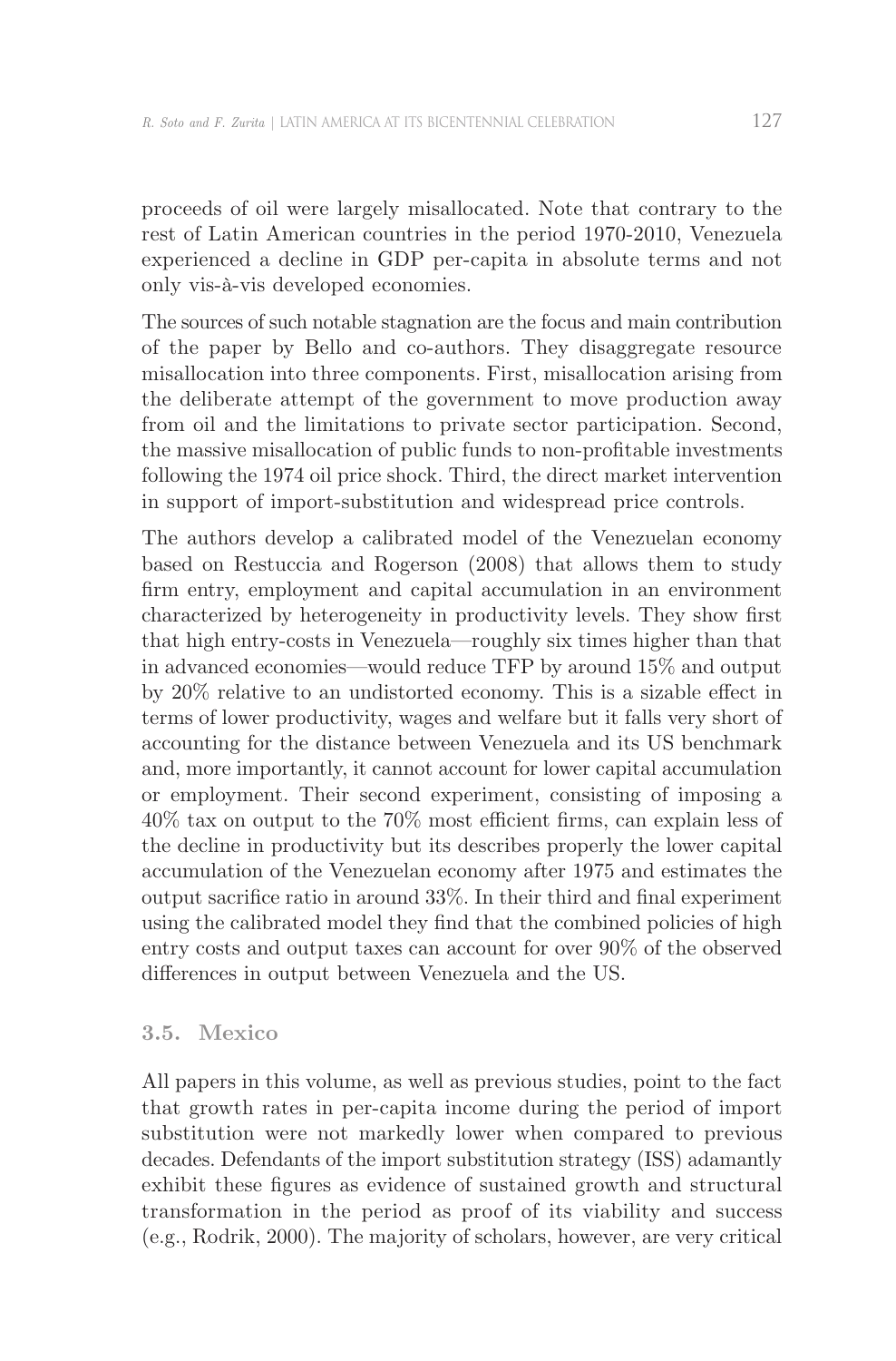of the ISS, pointing out the damaging consequences of protectionism, excess government intervention and price distortions (e.g., Bruton, 1998). The successful experience of export-oriented strategies in East Asian countries provides additional support to reject the ISS.

Few attempts have been made to understand why some Latin American countries performed relatively well under the ISS. In general, it is claimed that the first phases of import-substitution are "easy" but no quantitative support to such claim is provided. Timothy Kehoe and Felipe Meza attempt to provide a solid-grounded, quantitative answer as to why income per working-age person grew faster in Mexico during the period of ISS than after the massive market liberalization of the reforms in the 1990s. The empirical results suggest that in early stages of ISS, i.e. between 1950 and 1970, Mexico experienced significant catch-up growth as the result of three factors: (a) massive migration of workers from rural to urban sectors that provided an ample labor supply, (b) far-reaching government intervention that induced significant—though not necessarily cost-effective—industrialization with massive, and  $(c)$  an important process of accumulation of human capital that increased labor productivity. Economic growth in Mexico during the early ISS stages was also the result of the adverse effects of the Big Depression: by 1933, GDP per capita was around  $40\%$ below its long-run trend. Kehoe and Meza argue that these strategies had already been exhausted by the 1980s, around the time when the Mexico started its pro-market reforms.

Kehoe and Meza's theory is based on the notion that the useable stock of knowledge has increased very smoothly over the past century or more and that it can be adopted, perhaps at some cost, by countries that are behind the industrial leader. Such increase in knowledge induces, in equilibrium, a trend growth that they place at about two percent per year. However, the absolute level of income—measured as GDP per-working person—of a specific country relative to the industrial leader depends at any point in time on its institutions and economic policies. Changes in these institutions and key economic policies can cause depressions or booms. Eventually, however, if institutions and policies stabilize, and after capital and labor have adjusted, the country returns to trend growth. Mexico, as well as other countries in this volume, has had massive institutional shocks during the 20th century that have affected its income level, the ISS being a primary example (others include land reform and outbursts of political violence). Once the effects of such shocks have dissipated, Mexico as well as the other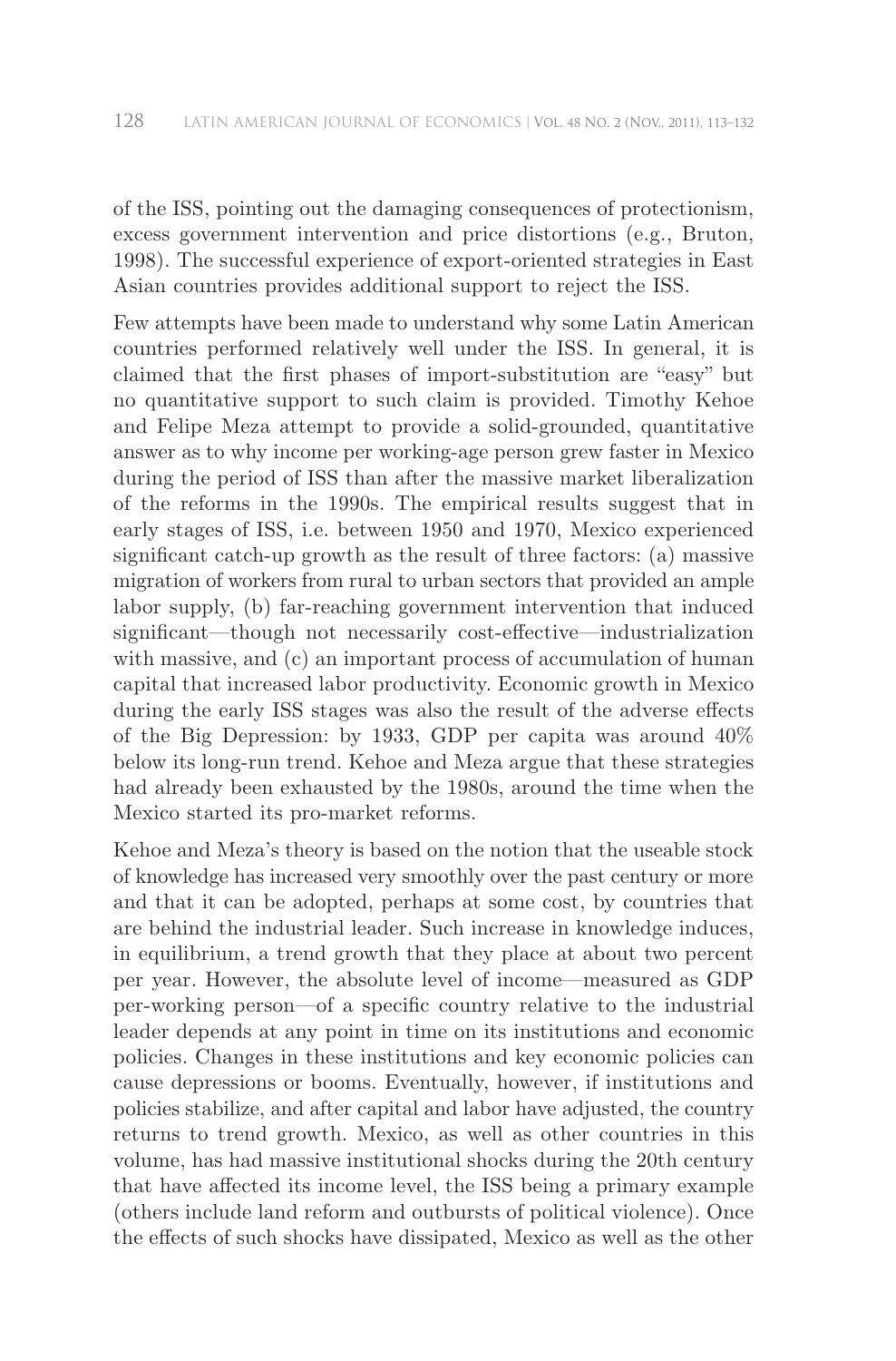countries analyzed in this volume, have returned to trend and, not surprisingly, growth rates have returned to the long term benchmark.

#### **4. Lessons and open questions**

The papers in this volume tend to agree that Latin America's development problem is not one of factor accumulation, but of low productivity levels and anemic productivity gains. Empirical evidence collected by the authors suggests that physical capital and labor have not been a significant deterrent to economic growth. It is the misuse of such resources which is mainly to be blamed for the mediocre economic growth experienced throughout most of the independence period.

In particular, they agree that TFP growth has been retarded in many ways by a variety of wrong policy choices. Chiefly among wrong policies are the import substitution strategy in which all countries embarked following the Great Depression with varying degree of enthusiasm, the fiscal irresponsibility that characterized public decision-making in different episodes, and the widespread intervention of the State in investment as well as production decisions,. Collectively, they seem to have had significant costs in terms of growth. At the same time, the adequate economic policies can set the stage for private investment to flourish and foster productivity gains and sustained economic growth as the case of Chile since the mid-1980s—and Mexico more recently—suggests.

While most Latin American countries have suffered from the same malaise, the combination of external shocks and domestic policies and the timing of events in each country have been different. When trying to explain Latin America's disappointing development path, this indicates that there may be several alternative explanations and a variety of channels at work. In turn, this call for economists to provide models and measurements that can weigh the relative merits of each hypothesis using a suitable framework. The papers in this volume make a compelling case for the need to base future research in quantitative, general equilibrium models: simple yet powerful models allow for rigorous testing and open space for new interpretation of the events. The empirical results provide useful measurements but are yet to be considered preliminary and partial answers to the broad question of the failure of development in Latin America. The issue certainly invites further research. In particular, there is an obvious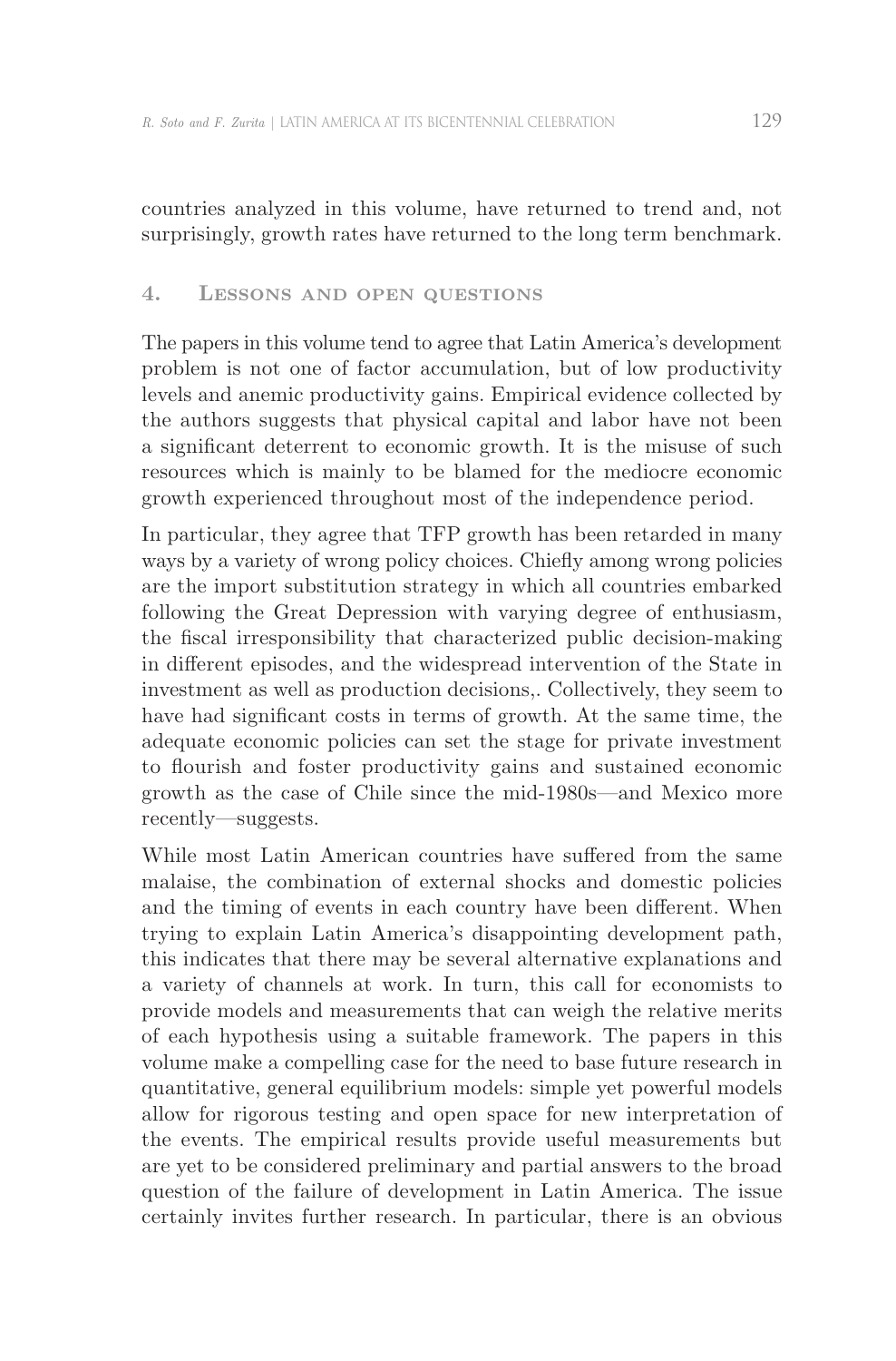need for economists to find general explanations for the development problem from which the experience of each country would be but one realization. That would allow us to measure and compare the impact of each of these policies on factor accumulation, productivity gains and long run development.

Beyond the measurement of the impact of external shocks and policies on long run growth and productivity, there is the issue of why Latin America has been stuck for so long in making bad policy choices (from the growth perspective) without straightening itself, while other regions of the planet have been capable of selecting adequate policies from the start or otherwise correcting those policies that proved wrong (particularly in East Asia). This question relates most likely to political and sociological elements that would require extending and enriching our standard economic models along these dimensions. The cases of Argentina and Venezuela are particularly shocking in this regard: having reached the levels of income per capita of developed nations 100 or 50 years ago respectively, they lost almost everything they had achieved in comparative terms. These countries not only made the wrong choices in the past, but according to the papers in this volume seem to be in a path of deepening, confirming, and consolidating their mistakes.

Buera *et al*.'s (2011) as well as Bello *et al*'s papers invite to further research and address the issue of why country leaders and politicians allowed and even fostered massive mismanagement of fiscal resources (from large budget deficits to poorly designed public investment projects). After all, unsustainable deficits and subsequent painful fiscal adjustments leading to economic turmoil had invariably been accompanied by dramatic political events that, one can argue, could have been easily anticipated. Modeling the interplay between the economic and political dimensions of economic policy is, perhaps, the necessary next step to provide a more comprehensive answer.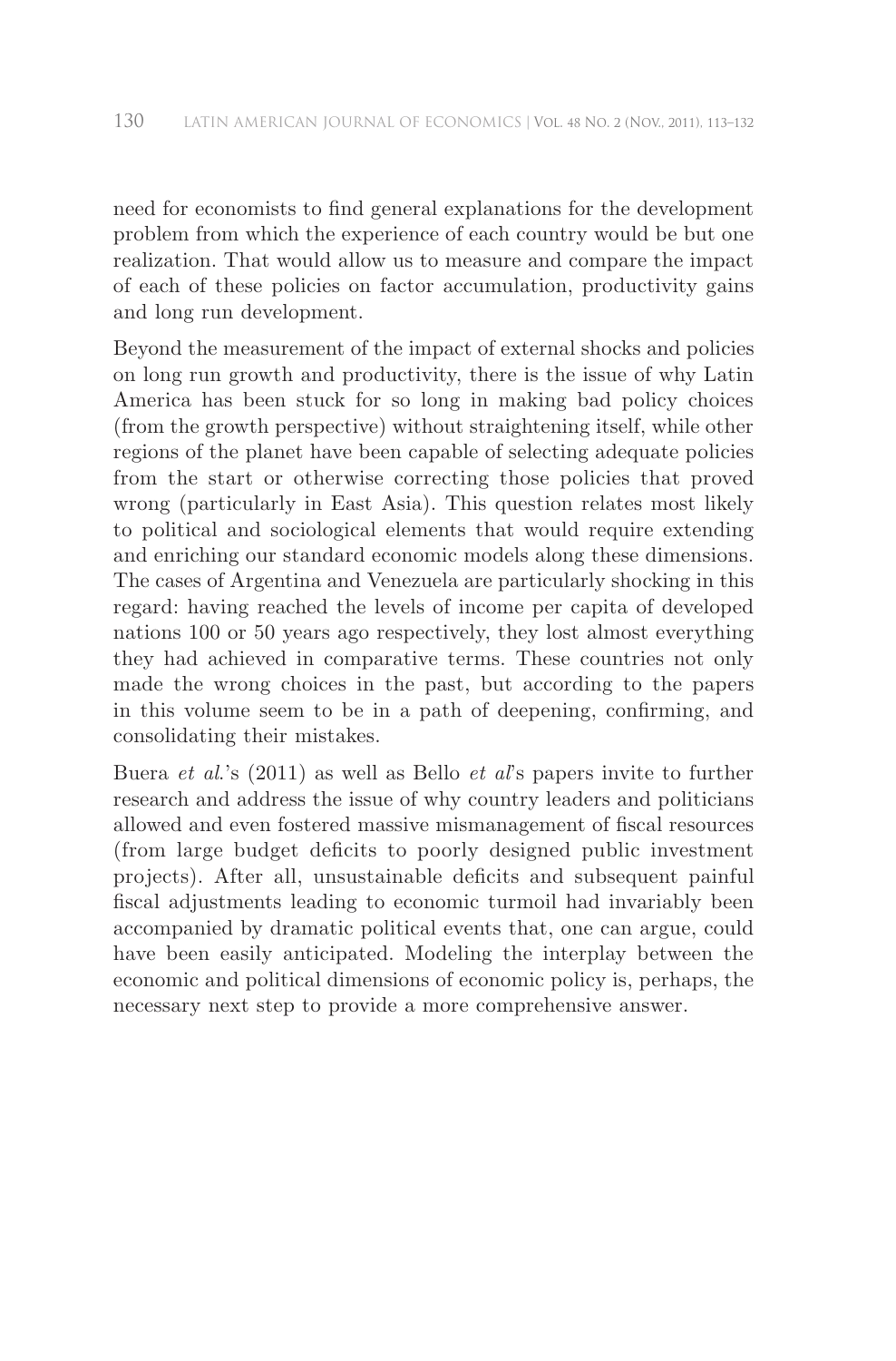#### **references**

- Acemoglu, D., S. Johnson and J.A. Robinson (2001), "The colonial origins of comparative development: An empirical investigation," *American Economic Review* 91(5): 1369–401.
- Bello, O., J. Blyde and D. Restuccia (2011), "Venezuela's growth experience," L*atin American Journal of Economics* 48(2): 199–226.
- Bergoeing, R., P. Kehoe, T. Kehoe, and R. Soto (2002), "A Decade Lost and Found: Mexico and Chile in the 1980s", Review of Economic Dynamics, 5:166–205.
- Bruton, H.J. (1998), "A reconsideration of import substitution," *Journal of Economic Literature* 36 (2): 903-936.
- Buera, F., G. Navarro and J.P. Nicolini (2011), "The Argentine economy after two centuries," L*atin American Journal of Economics* 48(2): 133–156.
- Coatsworth, J. (2008), "Inequality, institutions and economic growth in Latin America," *Journal of Latin American Studies* 40: 545–569.
- Edwards, S. (2009), "Forty years of Latin America's economic development: From the Alliance for Progress to the Washington Consensus", Working Paper 15190, National Bureau of Economic Research, Cambridge, MA.
- Elías, V. (1992), *Sources of growth. A study of seven Latin American economies*, Fundación Tucumán and International Center of Economic Growth.
- Engerman, S.L. and K.L. Sokoloff (1997), "Factor endowments, institutions, and differential paths of growth among New World economies: A view from economic historians of the United States," in S. Haber (ed.), *How Latin America fell behind: Essays on the economic history of Brazil and Mexico, 1800–1914*. Stanford.
- Fuentes, R. (2011), "A unified growth model for independent Chile," *Latin American Journal of Economics* 48(2): 157–179
- Hachette, D. (2011), *Latinoamérica en el siglo XX: crecimiento, comercio y pensamiento económico*. Ediciones UC: Santiago, Chile.
- Hofman, A. (ed.) (2000), *The economic development of Latin America in the Twentieth Century*. Northampton, MA: Edward Elgar Publishing.
- Lange, M., J. Mahoney and M. vom Hau (2006), "Colonialism and development: A comparative analysis of Spanish and British colonies," *American Journal of Sociology* 111(5): 1412–62.
- Maddison, A. (2006), *The World economy. Volume II: Historical statistics*. Development Centre Studies, OECD.
- Prescott, E. (1997), "Needed: A theory of total factor productivity," Staff Report Number 242, Federal Reserve Bank of Minneapolis.
- Riascos, A.J. (2011), "Two hundred years of Colombian economic growth: The role of TFP," *Latin American Journal of Economics* 48(2): 181–198.
- Rodrik, D. (2000), "Development strategies for the next Century," Annual World Bank Conference on Development Economics 2000, Fall 2001.